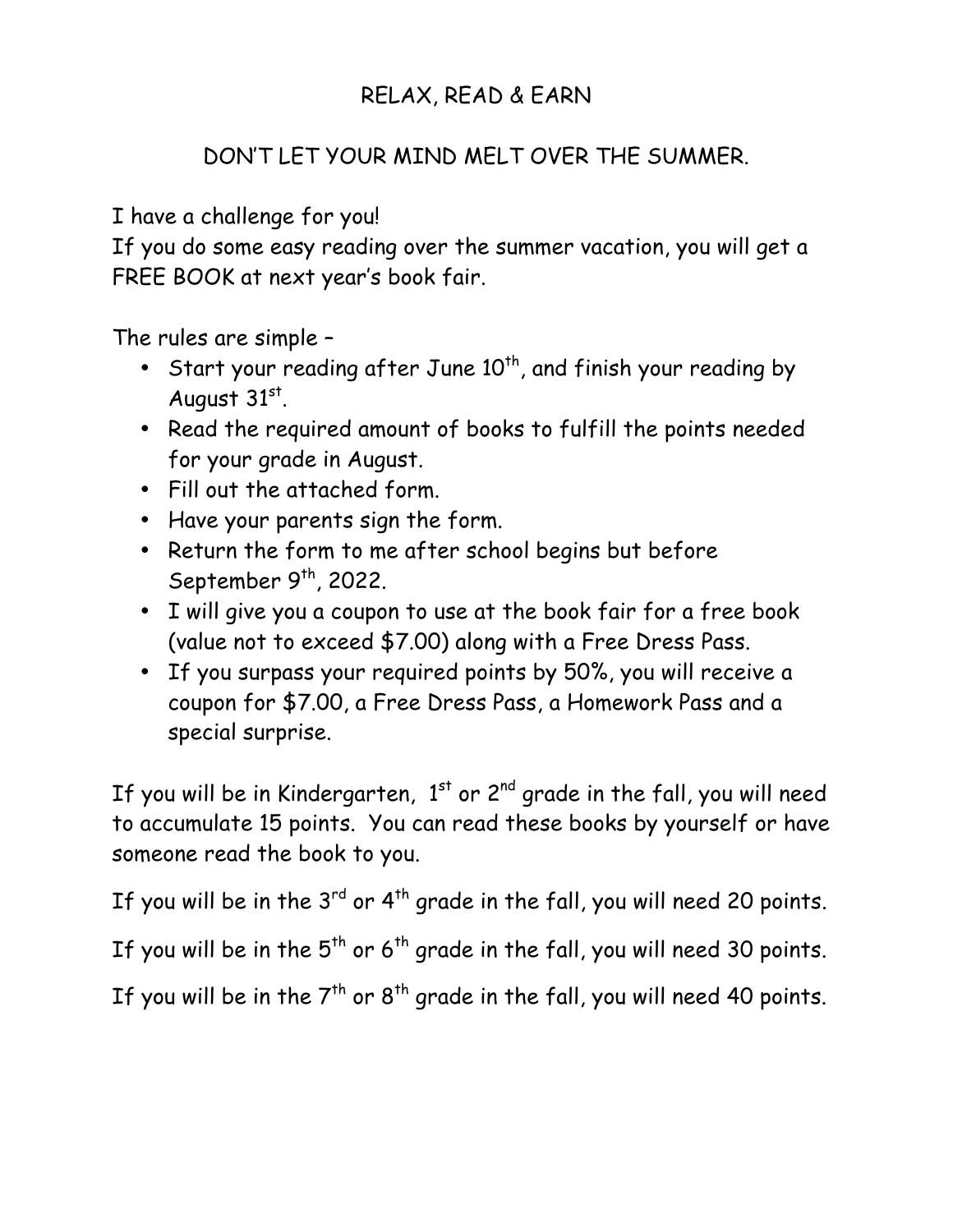Once you've decided on a book to read, you can figure out what a book's points are by following these instructions –

## **Log onto the school's website: www.stagnesconcord.com**

- Under "QUICK LINKS", click on the "LIBRARY" link.
- Then scroll down to the "BOOK POINT VALUE" & click on the link.
- In the empty section under the "Quiz Search" tab, to the left of the "Search" button type in the title of your book. Then click "SEARCH".
- Find the title of your book along with the correct author in the list that is presented, look for the **AR Pts.** and it will show how many points the book is worth.

The last step is to complete the Reading Form – (if you need the form, you can download one from the school's website. It is located under the "LIBRARY" link and labeled "RELAX, READ & EARN INFORMATION / FORMS".

- The child's name and grade in the fall of 2022.
- The date the book was read.
- The title of the book.
- The points that the book is worth.
- Parent's initials after every book.
- Total points earned for the page.
- Grand Total of points for all of the pages submitted on the last page only.
- Signature of the parent & date.

## **If you have any questions, please contact me, Mrs. Cesca, Or send me an email jcesca@csdo.org**